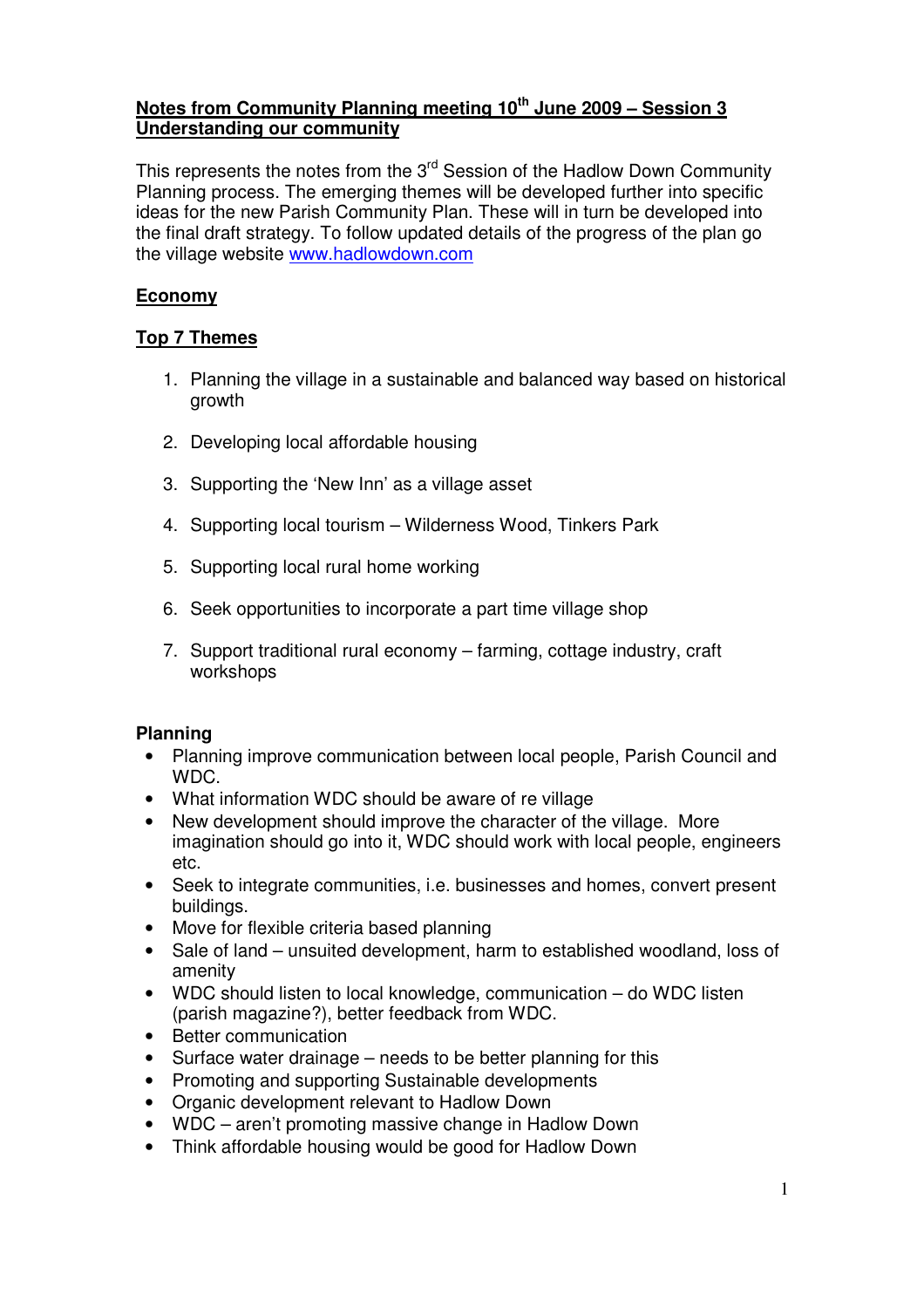## **Village Shop / Pub**

- The establishment of a Village shop would improve the village, but it was noted that this has been tried before.
- Improvements to the New Inn have been made but need ongoing support from the community. The bollards do not help the situation.
- Doug Moss, Team Leader of Planning Department from Wealden District Council said that the Council always try to protect community buildings, e.g. pub, but often developers seek to run down a village asset to seek profit and gain by saying it's no longer economically viable. The community would need to speak up loudly and present a compelling case for the long term protection of the pub.
- It was noted that the Building is listed and therefore has a degree of protection. It was noted that if people really are concerned about the New Inn, then the best way to protect it... is use it. It's not that bad.

## **Affordable Housing**

- Affordable housing important local people, social rented
- Integrate development business/residential
- To assist in retaining local people within the area
	- **1. Planning the village in a sustainable and balanced way based on historical growth**

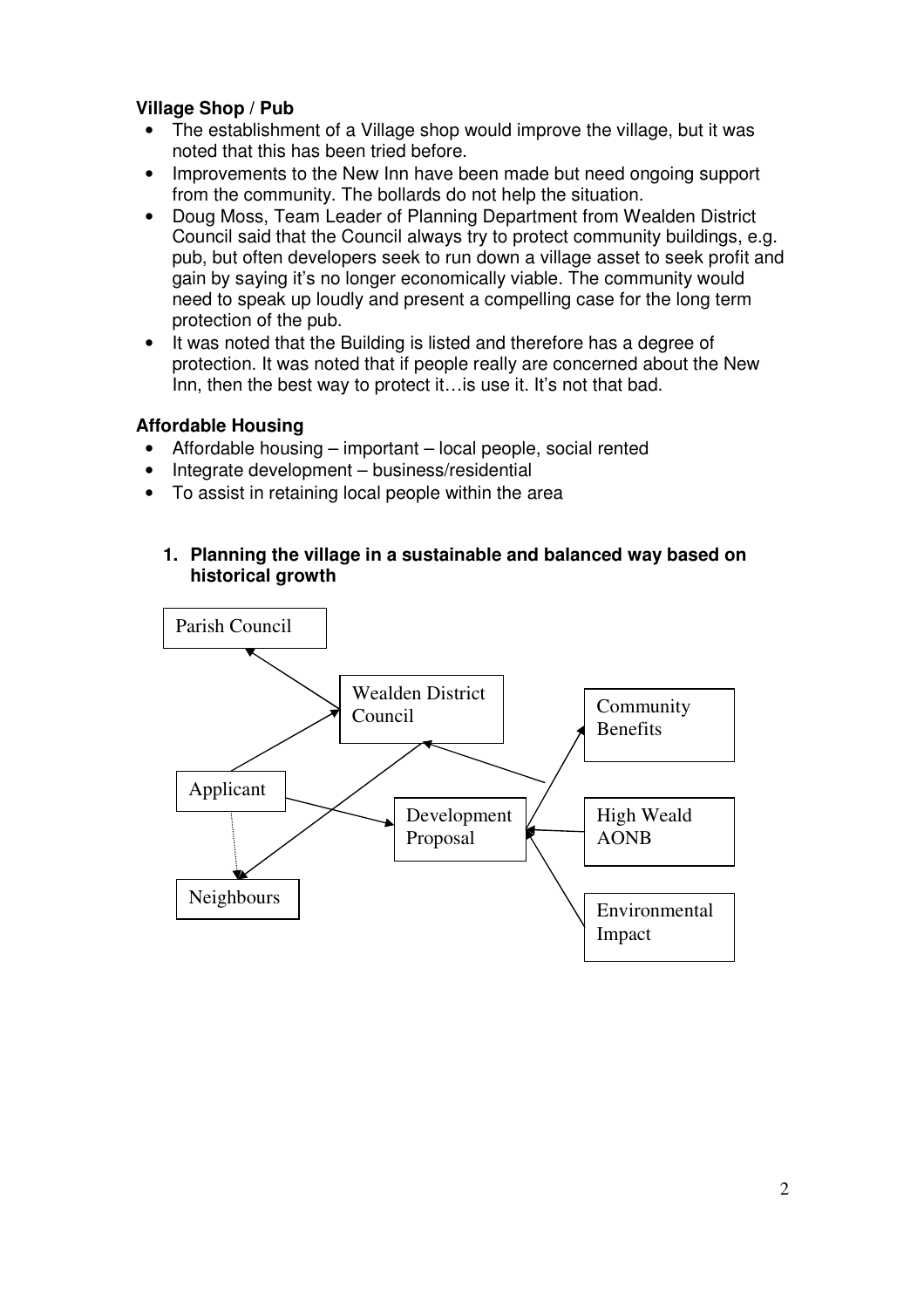# **2. Developing local affordable housing**



## **3. Supporting the 'New Inn' as a village asset**



# **4. Supporting local tourism – Wilderness Wood, Tinkers Park**

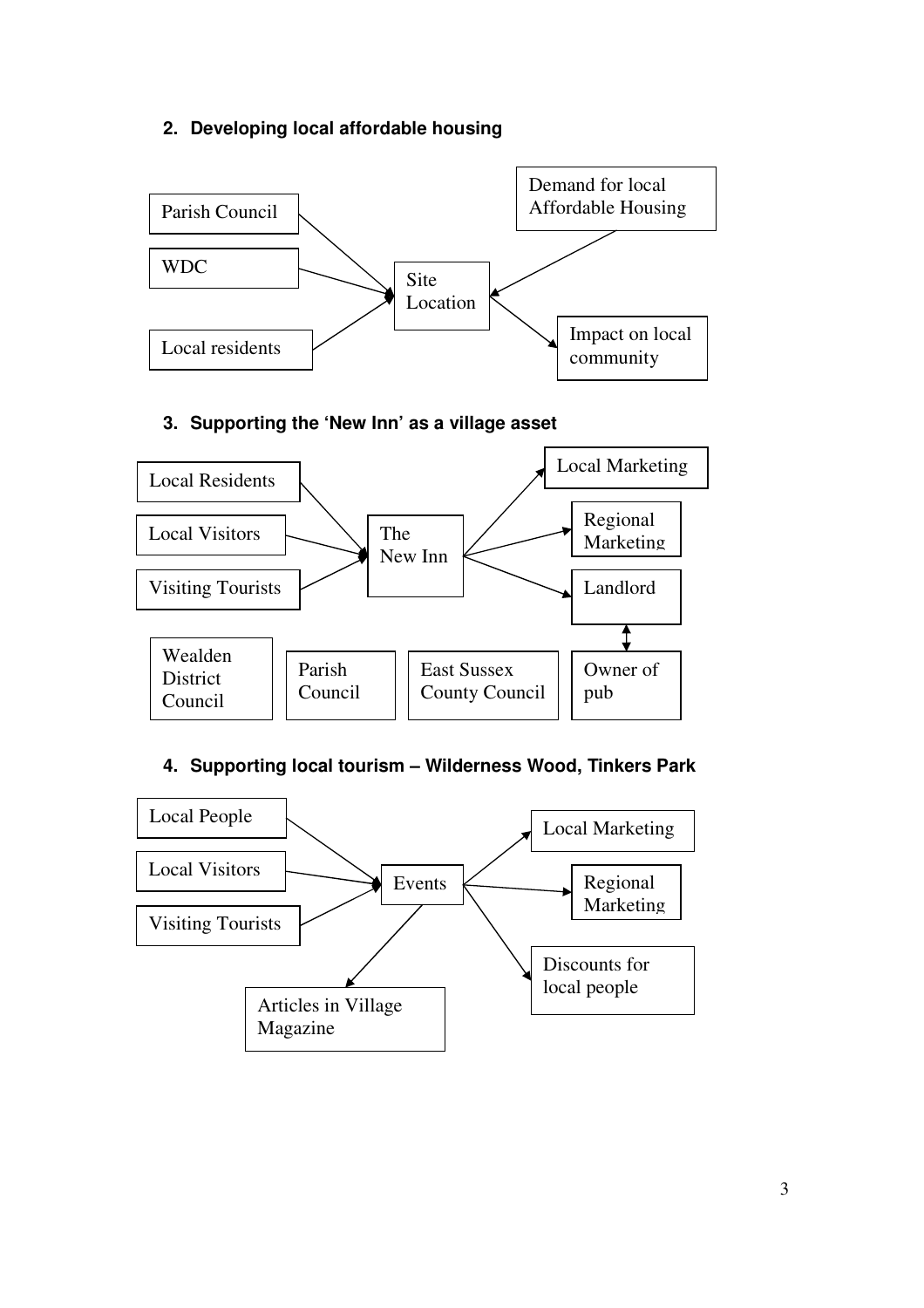## **5. Supporting local rural home working**



**6. Seek opportunities to incorporate a part time village shop** 



**7. Support traditional rural economy – farming, cottage industry, craft workshops** 

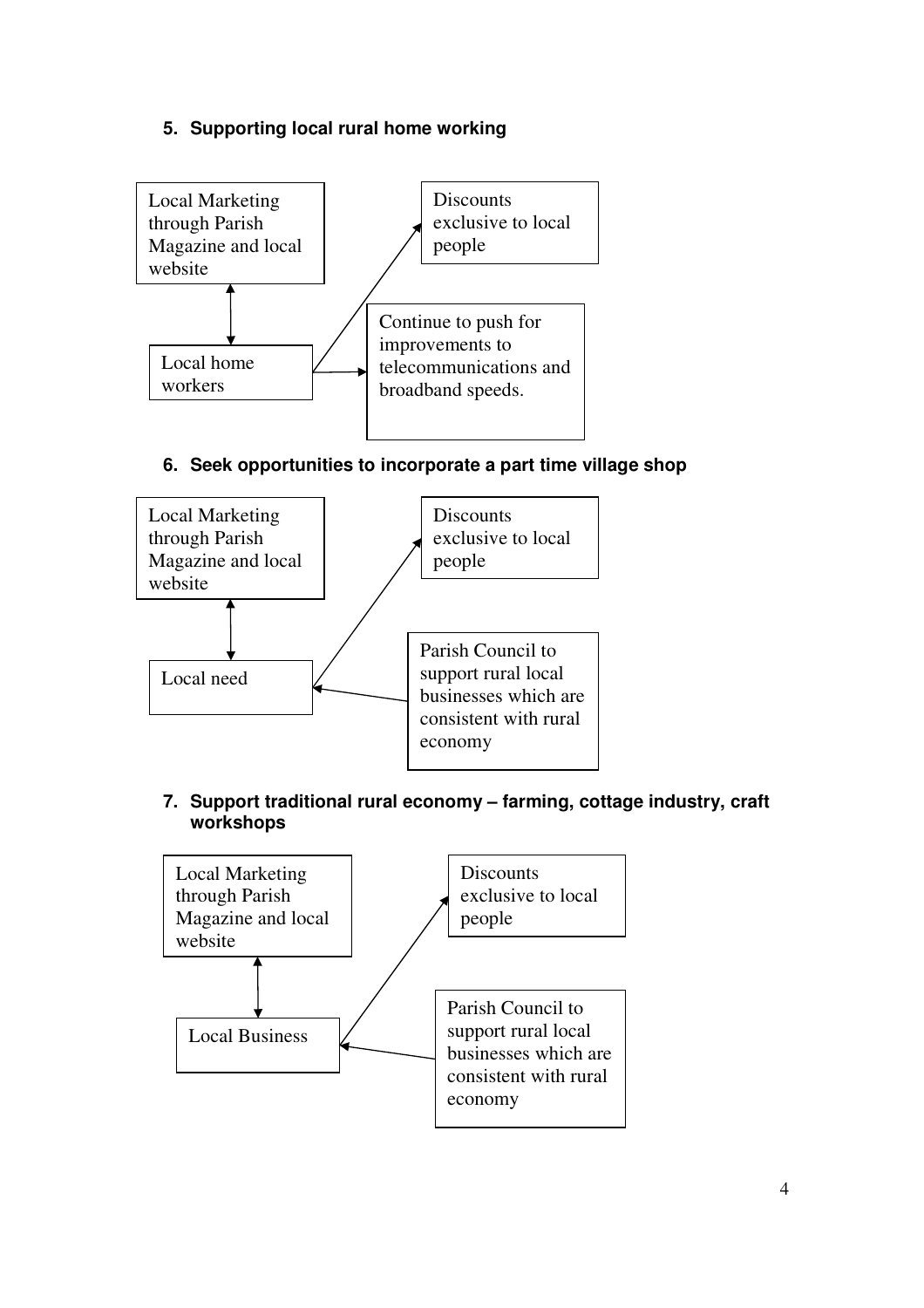## **Environment**

### **Top 7 Themes**

- 1. Threat of Excessive Housing Development
- 2. Waste and Recycling
- 3. Speeding through the village and local lanes
- 4. Biodiversity and Landscape protection
- 5. Maintaining and developing public rights of way including linking up existing paths
- 6. Protecting night sky from light pollution
- 7. Dangerous Dogs at Lovetts

## **Threat of Excessive Housing Development**

- Doug Moss, Planning Dept- Wealden District Council suggested that Hadlow Down was unlikely to be required to take a large amount new homes. But the Government has asked Wealden District to absorb 11,000 new homes by 2026.
- New housing should reflect opportunity to improve character of village with large plots – sustainable materials

### **Waste and Recycling**

- Problem with distance to travel for recycling.
- Jo Carpenter, from Wealden District Council Waste and Recycling section advised that the Council are hoping to expand kerbside collecting within the next 12 months to every household. This would include Hadlow Down Parish. Waste goes to a depot and is then sold on as a resource. It isn't incinerated. Would take cardboard, green waste etc. People wouldn't have to use all of the bins. Glass will not be collected as it needs to be separated into different colours rather than all mixed in together. Hoping to open permanent Recycling and waste disposal Centre in Maresfield in September.
- Will it be used? Yes a lot of misinformation but have own depot, information and promotion will be provided.
- People will be encouraged to compost their grass cuttings, and green waste at some sites.
- Wilderness Wood Site will stay active, other locations needed. Wilderness Wood does not get any compensation for having recycling bins on their property. It is not a dump for other rubbish.
- More information needed re compostable or non compostable waste for recycling in our area
- WDC mentioned a subsidised Green Joanna compost bin. Information on Wealden website.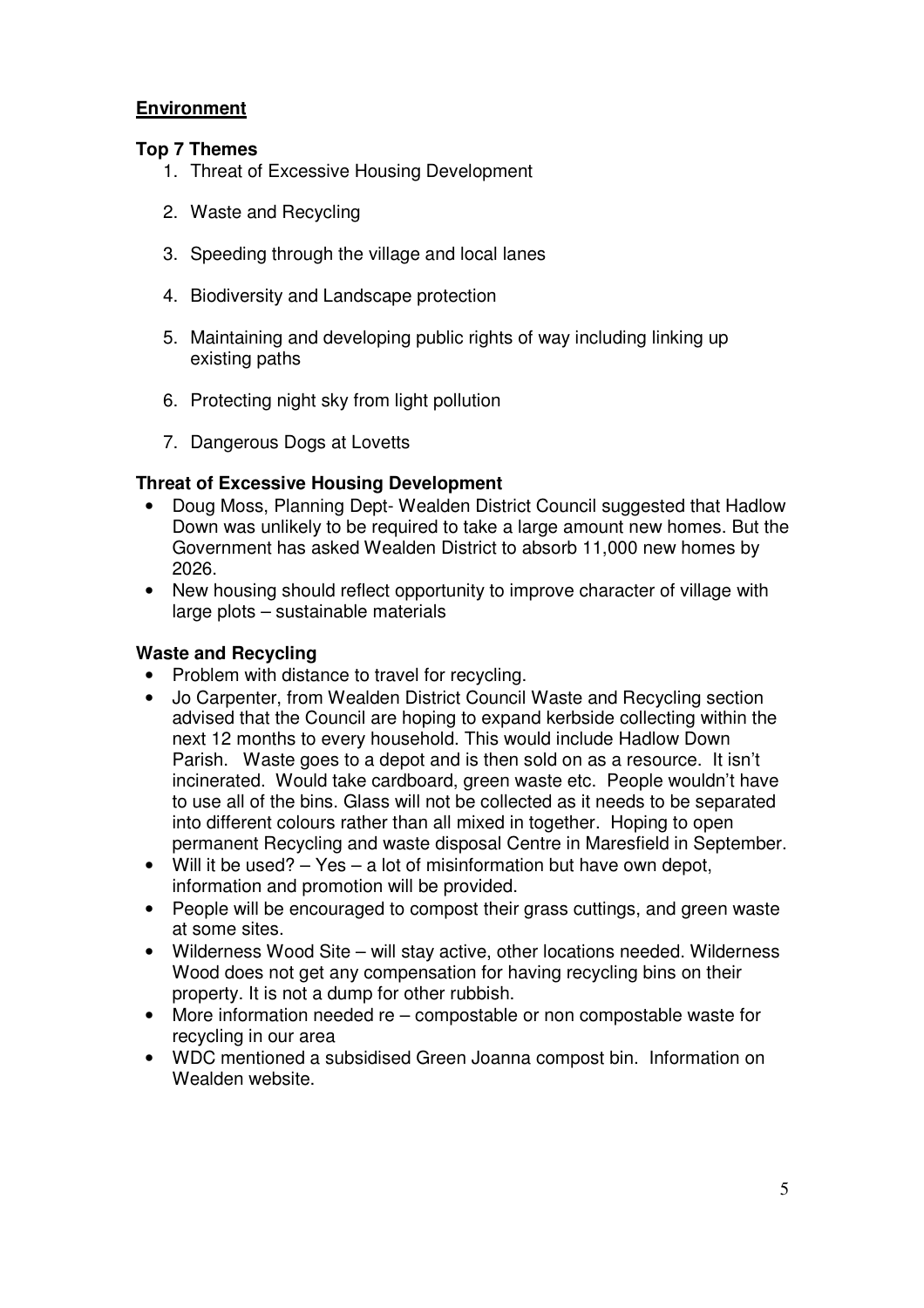## **Speeding Motorcycles and vehicles**

- Problem of cars and motorbikes speeding and keeping within the speed limit.
- Difficult in the side roads to control speed, possibility of having special signs or making footpaths. Sometimes the locals are speeding.
- Various speed limits
- Was it worth reducing to 30 as easier for people to overtake as don't need to build up so much speed to get by.
- Whether people can see the signs due to overhanging foliage confirmed that this is being looked into.
- Possible radar speedwatch group in the future
- Put information in the parish magazine regarding what people should and shouldn't do.
- Motorbikes Sunday Moto Cross a number of people can hear it. Owners have been approached previously.
- Speeding traffic Main Road is noticeable but side roads still fast and irresponsible drivers. Walkers, riders and deer along these lanes.
- Problem of walking through the village due to the speeding
- Long-term environmental issues high quality of life would be affected by development, change of use, if speed humps are put in we would need street lighting which would spoil the night sky.
- Approach Schools education
- Police, ESCC
- Radar Group Ringmer. Will take place 2 years after new speed limit, awaiting training. Highways will take up
- Operation crackdown
- Funding for new pavements, verges, routes off Main Road, circular ride around the village
- Flashing speed signs need to make locals aware, volunteers
- Large lorries Sat. Navs.

# **Biodiversity and Landscape protection**

- Sale of ancient woodland, who's buying it and shooting on the land. Concern re woodland – what's happening with it?
- Importance of Biodiversity and natural environment.
- Quality of environment
- Rare species, newts and hedgehogs
- Night pollution oppose speed humps
- Degradation of local woods
- Land sold in plots for bikes/shooting, other, rubbish, purchasers need guidance or restrictions. No planning permission needed.
- Shooting noise pollution council first

# **Rights of way**

- Publish in parish magazine the public rights of way guides on what people can and can't do in the country.
- Rights of Way officer people not aware
- Network of footpath and cycle ways to connect different routes.
- No alternative networks for people to walk so that it would be safer
- Paths not clearly marked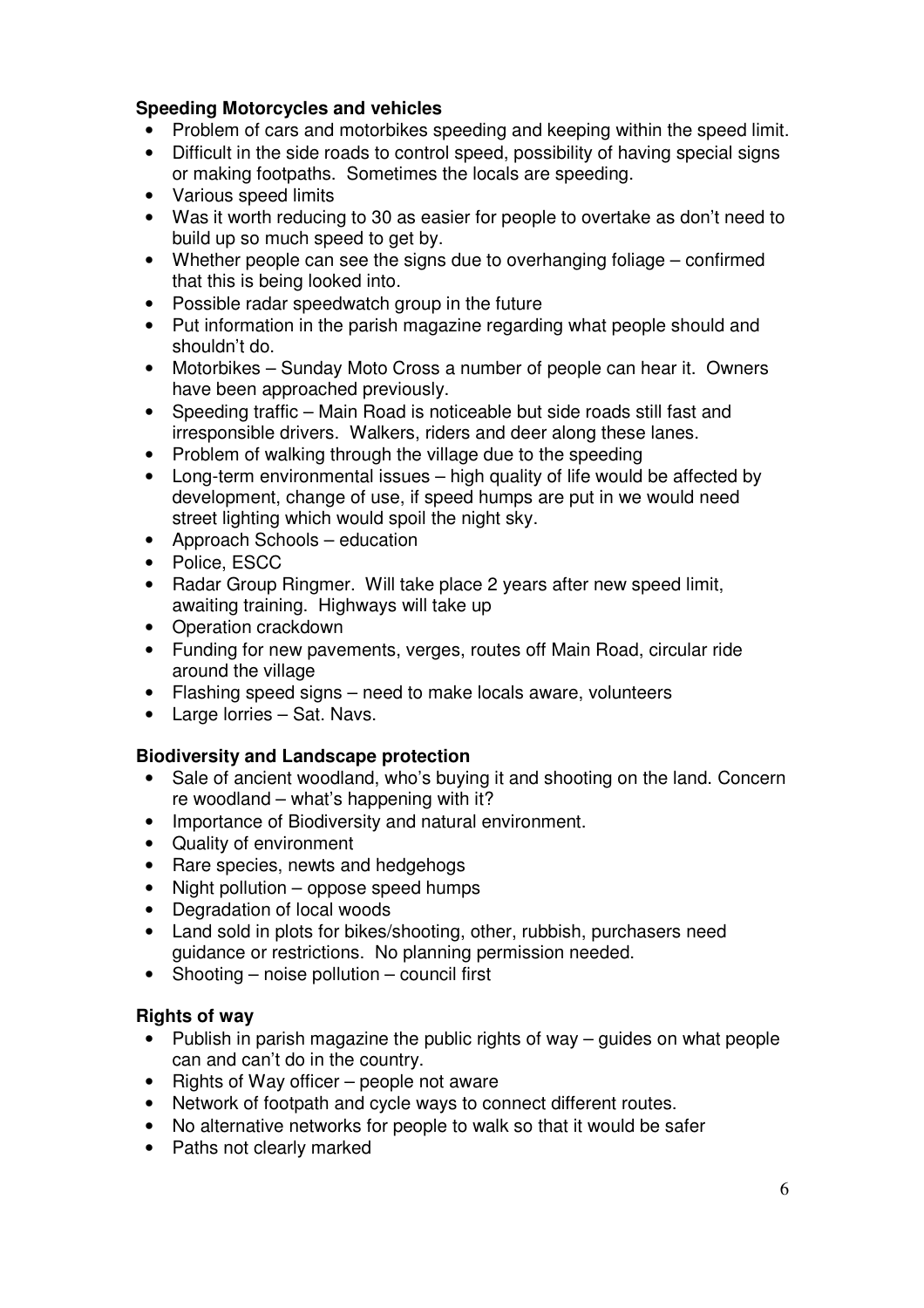- Footpaths generally
- Put in parish magazine and on web what you can and can't do & show rights of way. Definitive map is record – council web, parish clerk
- Asset for community

### **Dogs at Lovetts**

• Noise of dogs – and threatening behaviour of dogs to passers by. Owners have been approached, but the problem continues.

# **1. Threat of Excessive Housing Development**



# **2. Waste and Recycling**

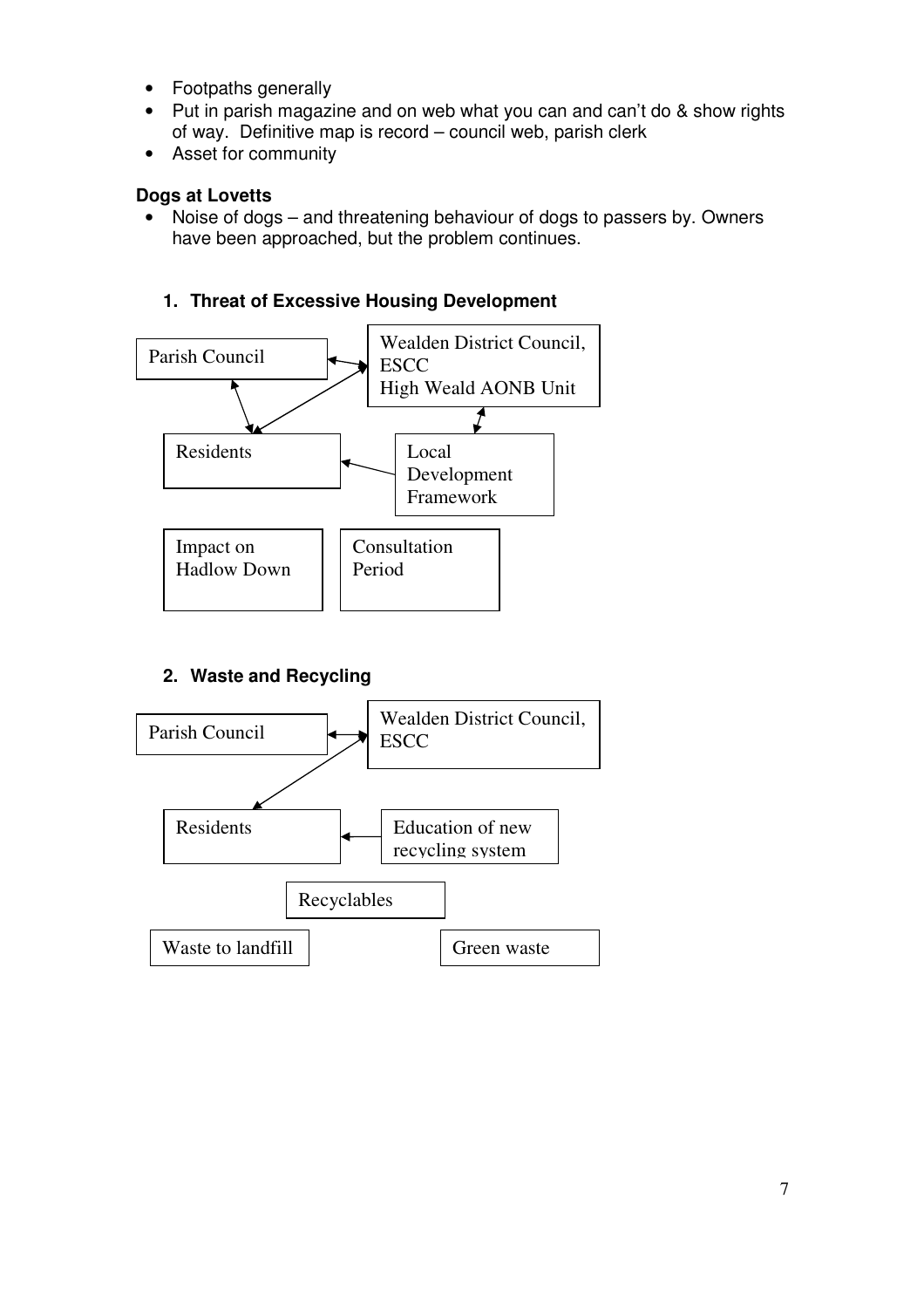# **3. Biodiversity and Landscape**



**4. Speeding through the village and local lanes leading from the village** 



## **5. Maintaining and developing public rights of way including linking up existing paths**

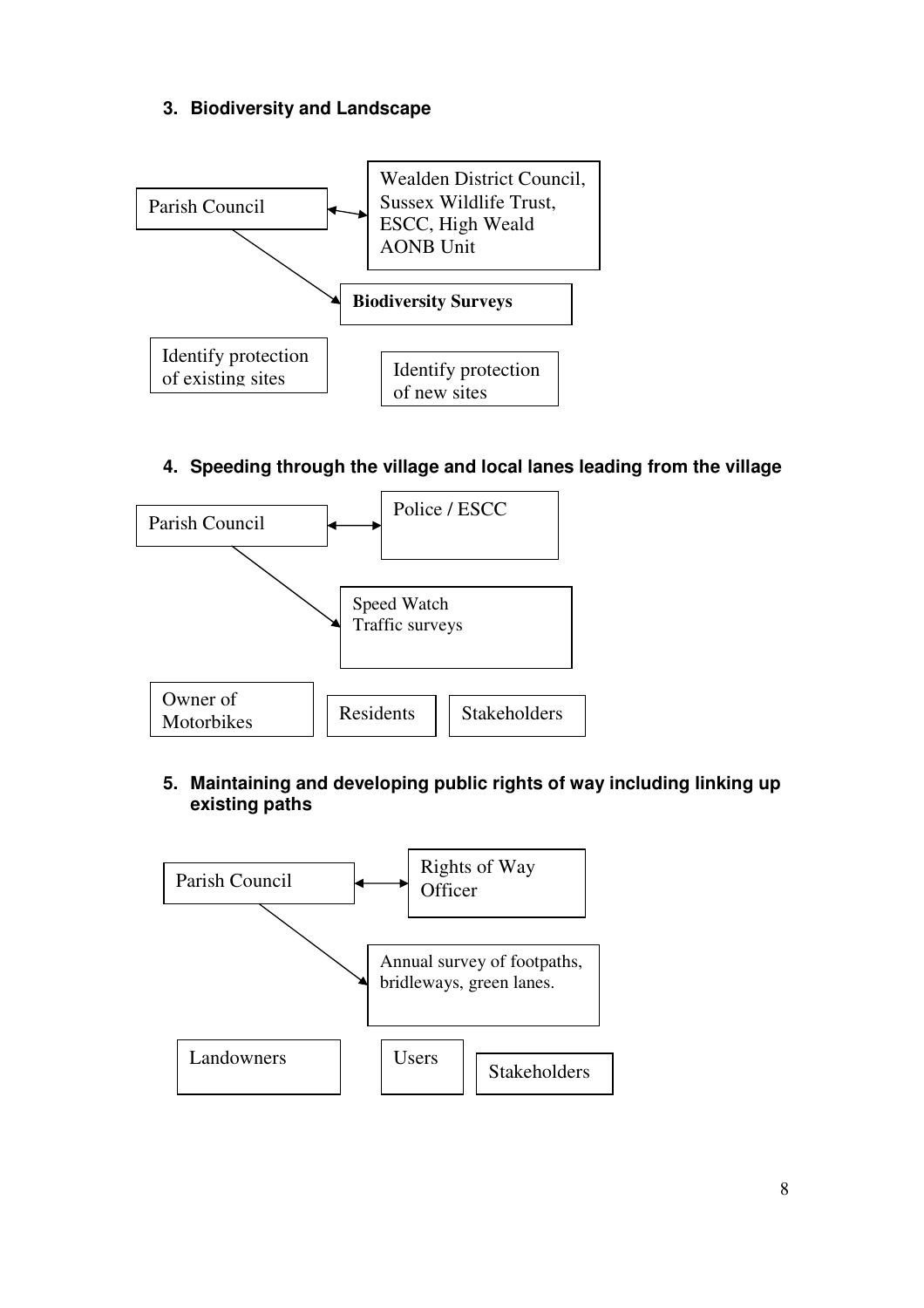# **6. Protecting night sky from light pollution**



# **7. Dangerous Dogs at Luvetts**



# **Society**

# **Top 7 Themes**

- 1. Developing a new village hall
- 2. Supporting village events
- 3. Supporting village groups
- 4. Supporting St. Marks Church
- 5. Supporting St Marks School
- 6. Crime and anti social behaviour (vandalism, littering)
- 7. Improving rural public transport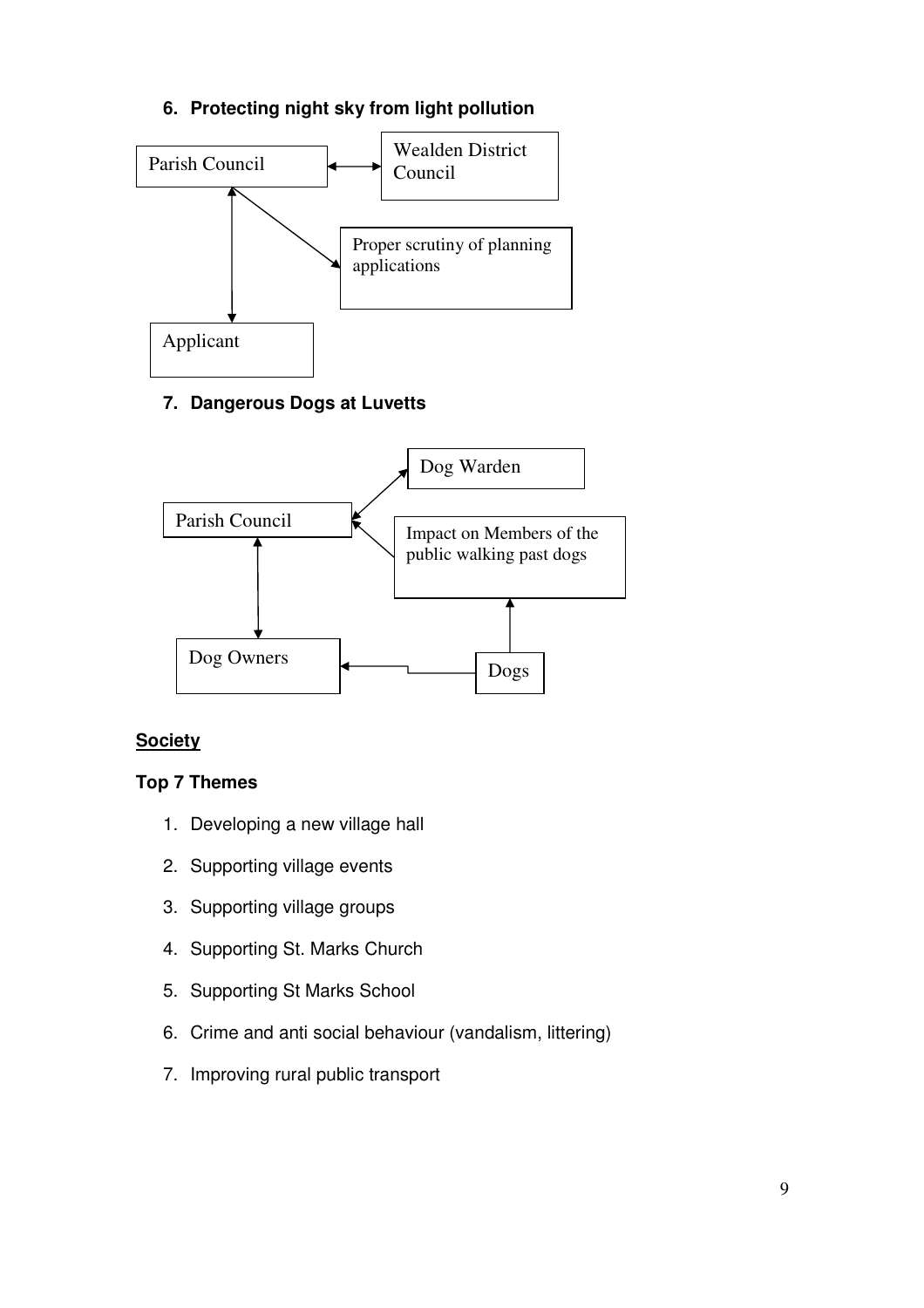## **New Village Hall**

- Lots of talk no action. Old Village hall cannot continue forever.
- Location still a concern but few options available
- Need a new chairman, committee needs re-establishing, and some action to pursue available funds to design and build a modern and sustainable Village Hall based on the growing needs of the Parish.

### **Village Community groups**

- Communities growing i.e. through the village hall, some declining i.e. church. Try and involve smaller groups in with larger groups – need to bury very old hatchets, negative history
- All of smaller groups linked to bigger groups.
- Assets church, school, New Inn, Tinkers Park, Kit Wilson Trust, Village Hall, Horticultural Society, Summer Fayre, Variety Club, Parish Council. Everyone should come together.
- Struggling groups need to overcome negative perceptions of them via better communication.
- Better Communication vital. Groups often have the same goals. People don't do things as they've never done it i.e. enter pub/church. Promote events i.e. at Murder Mystery. on website, parish magazine etc.
- Some villages find it is successful to have events with groups having stalls selling things etc.  $-11^{th}$  July – Hadlow Down Village Hall Open Day.
- Existing sub Communities within the Community:
	- o Church
	- o School
	- o Wilderness Wood
	- o New Inn
	- o Summer Fayre and Winterfest
	- o Variety Club
	- o Horticultural Society
	- o Tinkers Park
	- o Bowls Club
	- o Playing Field
	- o Parish Council
	- o Saxon Court
	- o Marlowe House
	- o Kit Wilson Trust
	- o Village Hall

### **St Marks Church**

• Church producing a questionnaire, what people think of services, if the times of the services could be improved.

### **Parish Council**

• Good if people attended, one person found it an uncomfortable experience whereas someone else enjoyed it and was made very welcome. What would it take to make it more comfortable – if wasn't the only member of the public there.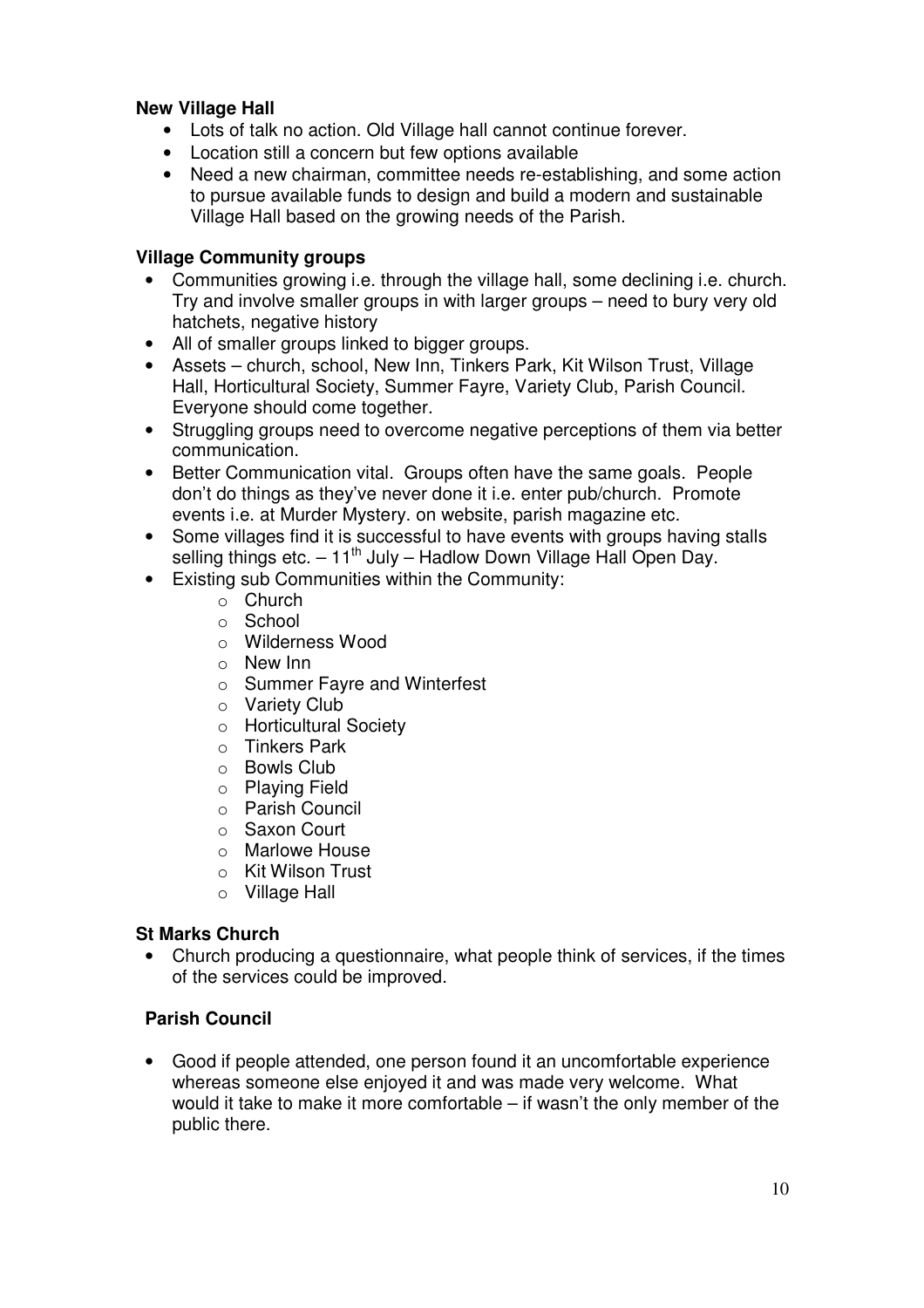# **1. Developing a new village hall**



# **2. Supporting village events**



# **3. Supporting village groups**

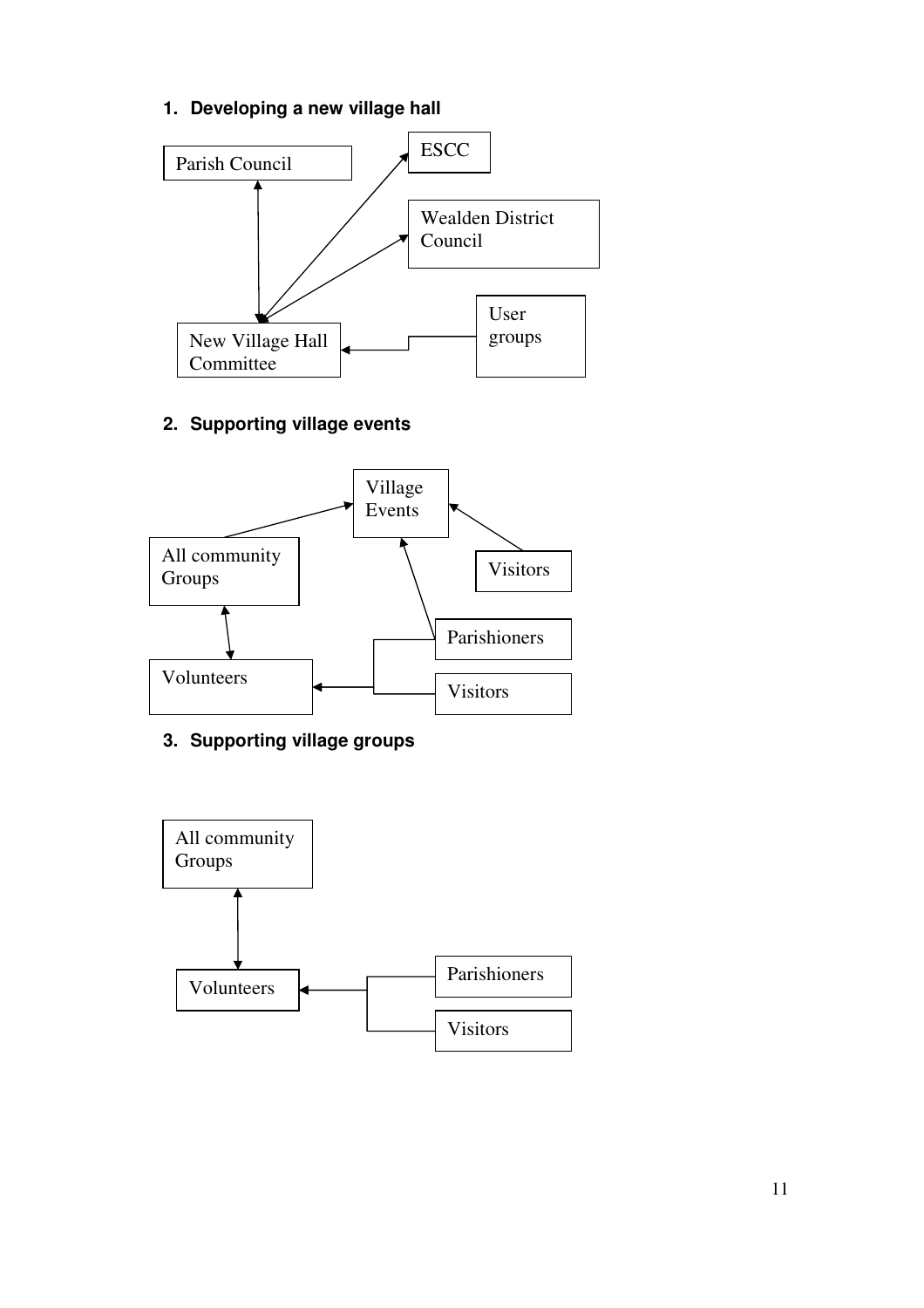# **4. Supporting St. Marks Church**



# **5. Supporting St Marks School**

To be developed with representatives of the school

## **6. Crime and anti social behaviour (vandalism, littering)**



# **7. Improving rural public transport**



#### **Wellbeing**

### **Top 7 Themes – Note : Only 3 themes could be identified**

- 1. Village Apathy
- 2. Conserving and enhancing village atmosphere